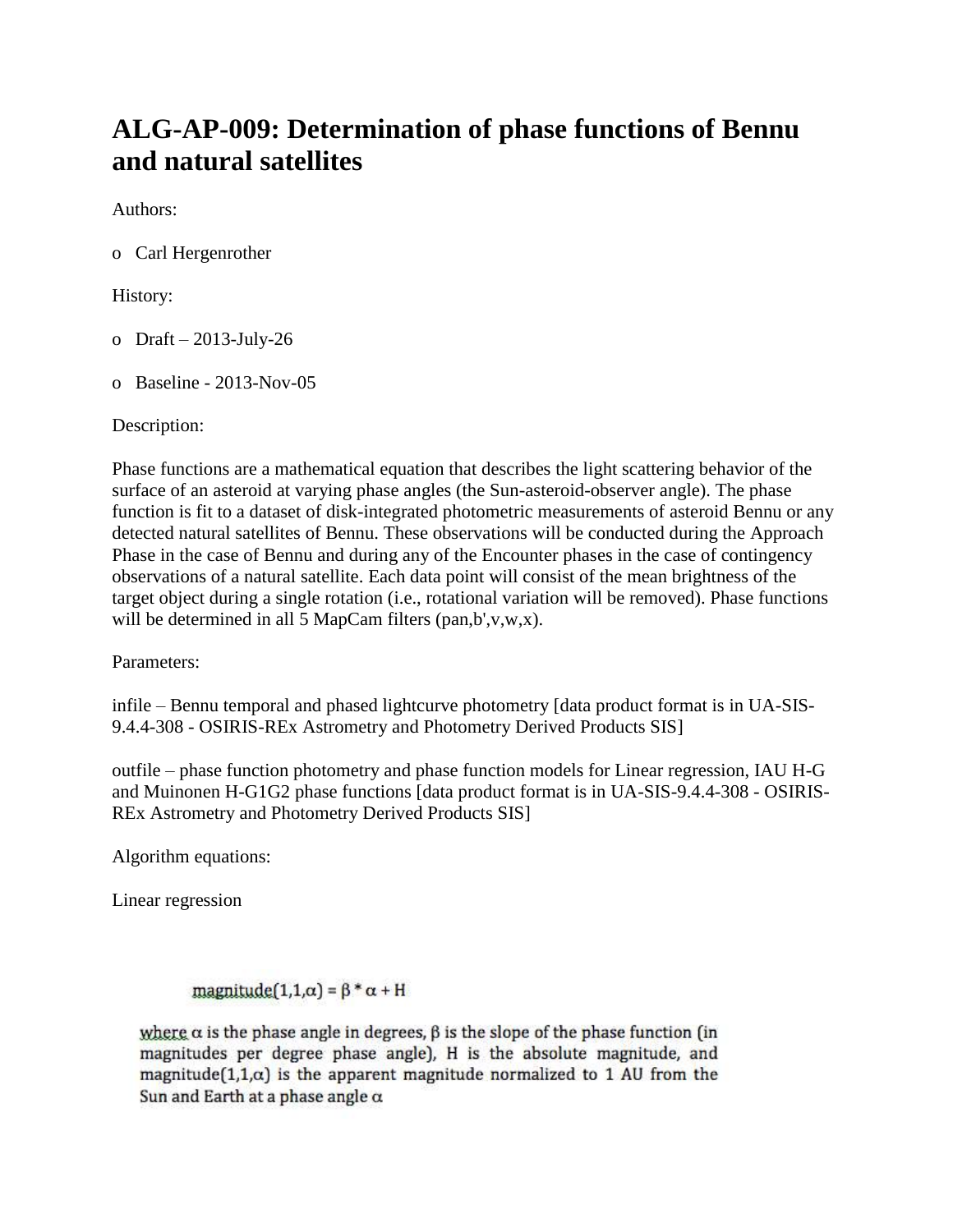IAU H-G phase function (originally presented in Bowell et al. 1989, the text below is from Muinonen et al. 2010 which is easier to follow than Bowell et al. 1989, it also corrects an error from the original)

 $(5)$ 

The H, G phase function for asteroids can be described as follows. If we call  $\alpha$  the phase angle, and  $V(\alpha)$  the V magnitude (reduced to unit distance) expected for an object characterized by given values of H and G, the following relation holds:

$$
V(\alpha) = H - 2.5\log_{10}[(1 - G)\Phi_1(\alpha) + G\Phi_2(\alpha)],\tag{2}
$$

where  $\Phi_1(\alpha)$  and  $\Phi_2(\alpha)$  are two basis functions normalized at unity for  $\alpha$  = 0°. According to Eq. (2), the magnitude phase curve (hereinafter, "phase curve") of an object is described as the partitioning of the  $\Phi_1$  and  $\Phi_2$  functions in the ratio  $(1 - G):G$ . In turn, the slope parameter G is scaled in such a way that it is close to 0 for steep phase curves, and close to 1 for shallow phase curves, but values outside this interval are not excluded a priori.

In the  $H$ ,  $G$  magnitude phase function for asteroids, the reduced observed magnitudes  $V(x)$  can be obtained from

$$
10^{-0.4V(\alpha)} = a_1 \Phi_1(\alpha) + a_2 \Phi_2(\alpha)
$$
  
= 10^{-0.4H}[(1 - G) \Phi\_1(\alpha) + G \Phi\_2(\alpha)], (3)

where the absolute magnitude  $H$  and the coefficient  $G$  are<sup>5</sup>

$$
H = -2.5\log_{10}(a_1 + a_2), \quad G = \frac{a_2}{a_1 + a_2}.
$$
 (4)

The coefficients  $a_1$  and  $a_2$  are estimated from the observations by using the linear least-squares method. Thereafter, H and G follow from Eq. (4). In the H, G phase function, the basis functions are

$$
\Phi_1(\alpha) = w \left( 1 - \frac{0.986 \sin \alpha}{0.119 + 1.341 \sin \alpha - 0.754 \sin^2 \alpha} \right) \n+ (1 - w) \exp \left( -3.332 \tan^{0.631} \frac{1}{2} \alpha \right), \n\Phi_2(\alpha) = w \left( 1 - \frac{0.238 \sin \alpha}{0.119 + 1.341 \sin \alpha - 0.754 \sin^2 \alpha} \right) \n+ (1 - w) \exp \left( -1.862 \tan^{1.218} \frac{1}{2} \alpha \right), \n w = \exp \left( -90.56 \tan^2 \frac{1}{2} \alpha \right).
$$

These functions are accurately approximated by

$$
\Phi_1(\alpha) = \exp\left(-3.33 \tan^{0.63} \frac{1}{2} \alpha\right),\n\Phi_2(\alpha) = \exp\left(-1.87 \tan^{1.22} \frac{1}{2} \alpha\right).
$$
\n(6)

Proposed software:

a.

gnuplot